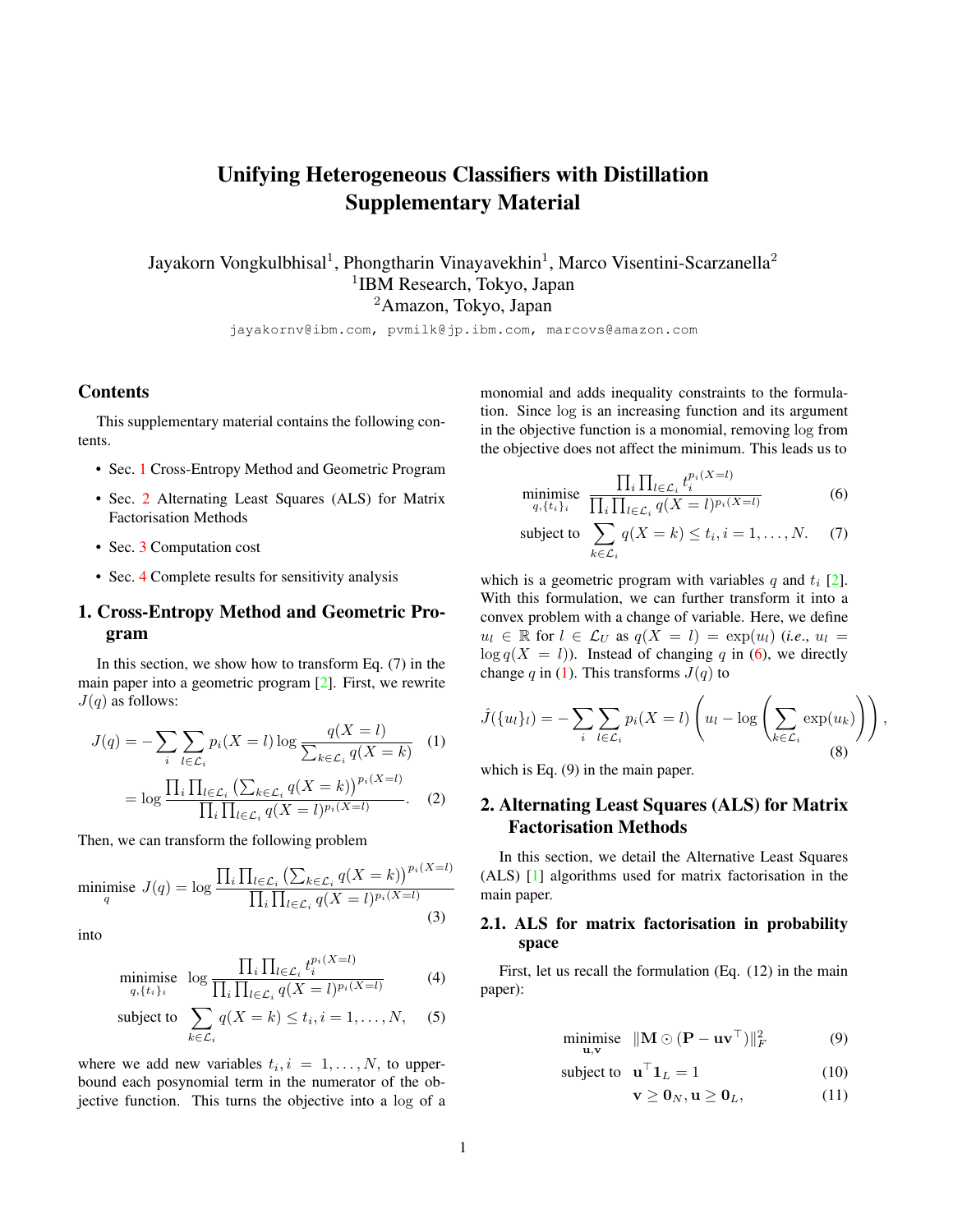The ALS algorithm for solving the above formulation is shown in Alg. [1.](#page-1-2) Steps 4 and 12 are derived from the closedform solution of u and v in the cost function, *resp*. Steps 5 and 13 project u and v to the nonnegative orthants to satisfy the constraints in  $(11)$ . Steps 7 to 10 are for normalising u to sum to 1 per constraint  $(10)$ . In fact, for this algorithm, steps 5 and 13 are actually not necessary. This is because all  $u_i$ 's from step 4 and  $v_i$ 's from step 12 are already nonnegative since they are the results of division between nonnagative numbers. For termination criteria, we terminate the algorithm if the RMSE between different iterations of u and v is less than  $10^{-3}$ . We also use the maximum number of iterations of 3000 as a termination criteria.

In terms of implementation, each for-loop can be computed with vector operations (*e.g*., in MATLAB or with Numpy in Python) instead of using for-loops. In addition, the factorisation of different samples can be performed in parallel on GPUs. These techniques allow a significant speed up compared with the naive implementation.

<span id="page-1-2"></span>Algorithm 1 Matrix factorisation in probabilty space Input: M, P Output: u, v 1: Initialise  $\mathbf{v} := \mathbf{1}_N$ 2: while not converged do 3: for  $j \coloneqq 1, \ldots, L$  do 4:  $u_j \coloneqq \left( \sum_{i=1}^N M_{ji} P_{ji} v_i \right) / \left( \sum_{i=1}^N M_{ji} v_i^2 \right)$ 5:  $u_j \coloneqq \max(0, u_j)$ 6: end for 7:  $\bar{u} := \sum_{j=1}^{L} u_j$ 8: **for**  $j \coloneqq 1, \ldots, L$  do 9:  $u_j \coloneqq u_j/\bar{u}$ 10: end for 11: for  $i \coloneqq 1, \ldots, N$  do 12:  $v_i \coloneqq \left( \sum_{j=1}^{L} M_{ji} P_{ji} u_j \right) / \left( \sum_{j=1}^{L} M_{ji} u_j^2 \right)$ 13:  $v_i := \max(0, v_i)$ 14: end for 15: end while

#### 2.2. ALS for matrix factorisation in logit space

Again, let us recall the formulation (Eq. (15) in the main paper):

 $\mathop{\mathrm{minimize}}\limits_{\mathbf{u},\mathbf{v},\mathbf{c}}\|\mathbf{M}\odot(\mathbf{Z}-\mathbf{u}\mathbf{v}^\top-\mathbf{1}_L\mathbf{c}^\top)\|_F^2+\lambda(\|\mathbf{u}\|_2^2+\|\mathbf{v}\|_2^2)$ (12)

subject to  $\mathbf{v} \ge \mathbf{0}_N$ , (13)

The ALS for solving the above formulation is shown in Alg. [2.](#page-1-3) The derivation is similar to that in Sec. [2.1.](#page-0-6) That is, each step is derived via the closed-form solution of each

variable, followed by appropriate projection steps. We use the same termination criteria as in previous section.

<span id="page-1-3"></span>

|     | <b>Algorithm 2</b> Matrix factorisation in logit space                                                                  |
|-----|-------------------------------------------------------------------------------------------------------------------------|
|     | Input: M, Z, $\lambda$                                                                                                  |
|     | Output: u, v, c                                                                                                         |
|     | 1: Initialise $c_i := \left(\sum_{j=1}^{L} M_{ji} Z_{ji}\right) / \left(\sum_{j=1}^{L} M_{ji}\right), \forall i$        |
|     | 2: Initialise $\mathbf{v} \coloneqq \mathbf{1}_N$                                                                       |
|     | 3: while not converged do                                                                                               |
| 4:  | for $j \coloneqq 1, \ldots, L$ do                                                                                       |
| 5:  | $u_j \coloneqq \left(\sum_{i=1}^N M_{ji}(Z_{ji} - c_i)v_i\right)/\left(\lambda + \sum_{i=1}^N M_{ji}v_i^2\right)$       |
| 6:  | end for                                                                                                                 |
| 7:  | for $i := 1, \ldots, N$ do                                                                                              |
| 8:  | $v_i := \left( \sum_{j=1}^{L} M_{ji} (Z_{ji} - c_i) u_j \right) / \left( \lambda + \sum_{j=1}^{L} M_{ji} u_j^2 \right)$ |
| 9:  | $v_i \coloneqq \max(0, v_i)$                                                                                            |
| 10: | end for                                                                                                                 |
| 11: | for $i \coloneqq 1, \ldots, N$ do                                                                                       |
| 12: | $c_i := (\sum_{j=1}^{L} M_{ji}(Z_{ji} - u_j v_i)) / (\sum_{j=1}^{L} M_{ji})$                                            |
| 13: | end for                                                                                                                 |
|     | 14: end while                                                                                                           |

#### <span id="page-1-0"></span>3. Computation cost

Recall that to tackle UHC, our approach comprises three steps (Sec. 3 in the main paper, second paragraph): (*i*) obtaining  $\{p_i\}_i$  from  $\mathbf{x} \in \mathcal{U}$  and  $\{C_i\}_i$ , (*ii*) estimating q from  $\{p_i\}_i$ , and *(iii)* training  $C_U$  from x and q. The computation cost of different methods in the main paper differs only in step (*ii*), while it is the same for all methods in steps (*i*) and (*iii*). Focusing on (*ii*), standard distillation (Sec. 3.1) needs  $\mathcal{O}(NL)$  to compute q from  $\{p_i\}_i$ , while cross-entropy (Sec. 3.3) and matrix factorisation (Sec. 3.4) methods need to solve an optimisation problem, incurring much higher cost of  $\mathcal{O}(tNL)$ , where t is the number of optimisation iterations. However, step (*ii*) is parallelisable for both cross-entropy and matrix factorisation methods, and it is a fixed cost irrelevant of classifier models. In contrast, the cost of training neural networks in step (*iii*) significantly overwhelms this fixed cost, thus in practice the difference is almost negligible.

#### <span id="page-1-1"></span>4. Complete results for sensitivity analysis

In this section, we provide the results of sensitivity analysis of all methods. Fig. [1](#page-2-2) shows the sensitivity result for size of transfer set  $U$ ; Fig. [2](#page-2-3) shows that of temperature  $T$ ; and Fig. [3](#page-2-4) shows that of accuracy of  $C_i$ 's. Note that we use different legend style from the main paper to account for more methods.